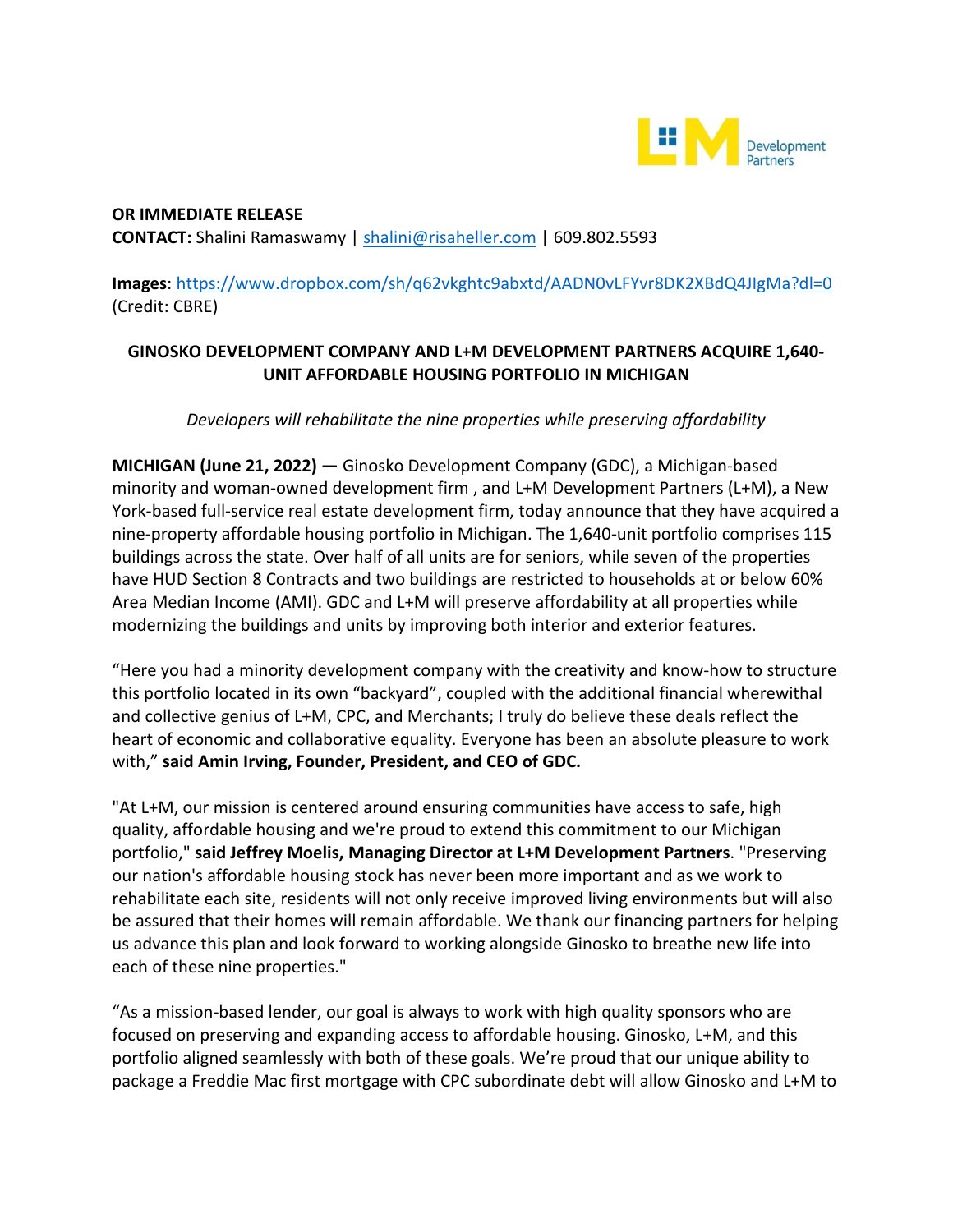move forward with their plans to revitalize these properties and improve housing quality and living conditions for their tenants," **said John Cannon, President, CPC Mortgage Company.**

"We are proud to work with L+M Development Partners and Ginosko Development Corporation as one of their financing partners and support their efforts to revitalize living environments and community space for this affordable housing portfolio, comprised of 1,640 units," **said Michael Milazzo, Senior Vice President, Originations at Merchants Capital**. "Preserving affordable housing is a notable pursuit, especially when our nation is facing an affordability crisis. We are honored to finance a part of the solution."

GDC and L+M look forward to rehabilitating each community and improving living environments for residents. Rehabilitation plans include renovating kitchens and baths, modernizing amenity spaces, upgrading mechanicals, and improving the properties' façades, landscaping, and curb appeal, depending on the needs at each property.

GDC is one of the awardees of Citi's Emerging Manager Fund, an initiative aimed at preserving affordable housing while expanding opportunities for diverse developers. Four of the properties — Art Center, Charring Square, Lincolnshire Village, and Phoenix Place — were acquired using equity through the Citi Emerging Managers Fund and conventional debt through the Community Preservation Corporation, Freddie Mac, and Merchants Bank. The other five properties — Birch Park, Coventry Woods, Lawrence Park, Lexington Village, and Greenhouse — were acquired using bridge financing from the Community Preservation Corporation, Freddie Mac, and Merchants Bank, and will eventually be syndicated using 4% Low Income Housing Tax Credits through a tax-exempt bond issuance provided by the Michigan State Housing Development Authority.

Details on each property can be found below.

**Art Center** | 5351 Chrysler Drive, Detroit, MI 48202 Unit mix: 40 two-bedrooms and 20 three-bedrooms

**Birch Park** | 300 Birch Park Drive, Saginaw, MI 48601 Unit mix: 4 one-bedrooms, 84 two-bedrooms, 32 three-bedrooms

**Charring Square** | 6123 Greenwycke Lane, Monroe, MI 48161 Unit mix: 56 one-bedrooms, 86 two-bedrooms, 58 three-bedrooms

**Coventry Woods** | 3550 Remembrance Road NW, Walker, MI Unit mix: 100 one-bedrooms \*All units are for seniors

**Greenhouse** | 17300 Southfield Freeway, Detroit, MI 48235 Unit mix: 209 one-bedrooms \*All units are for seniors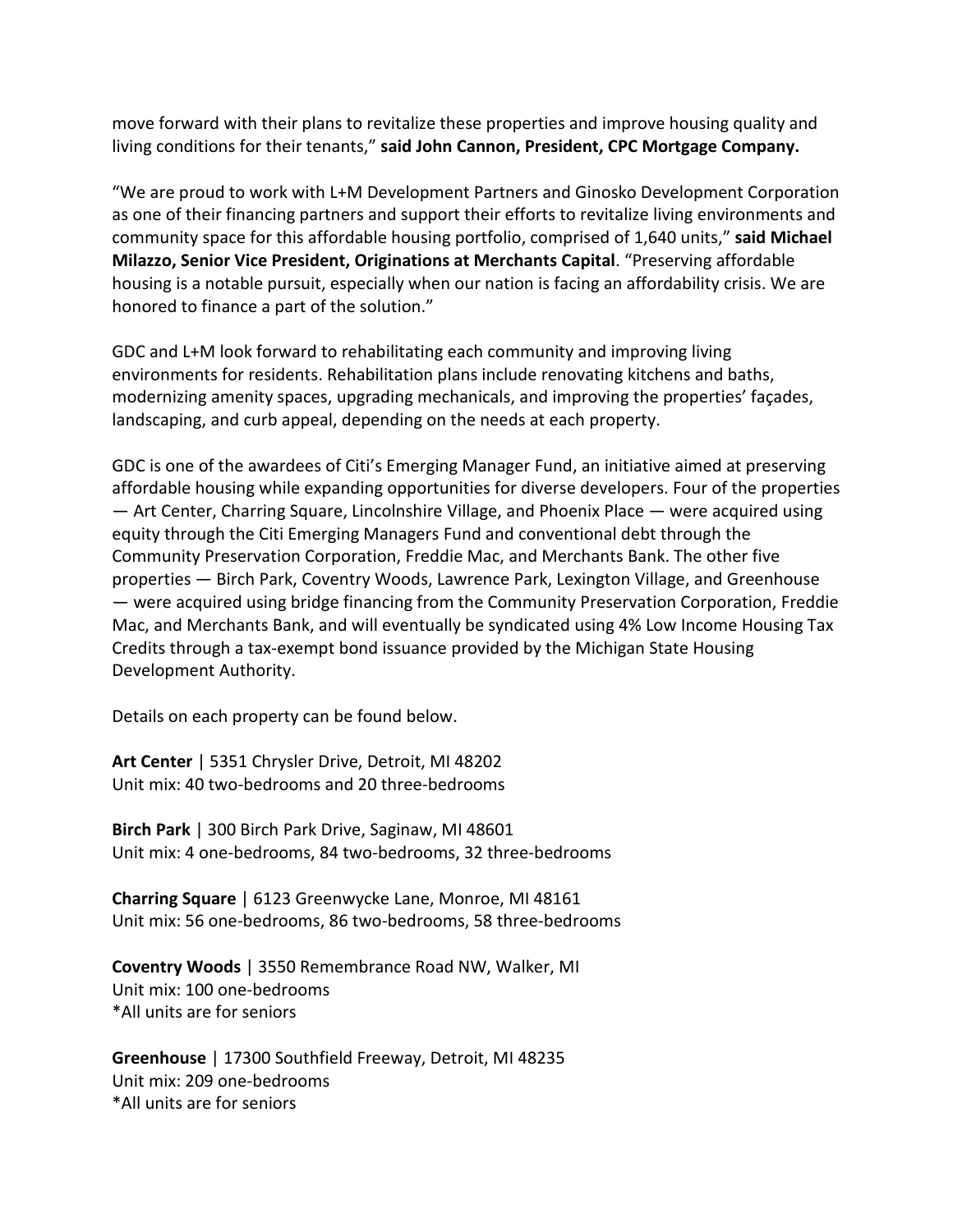**Lawrence Park** | 7000 East 10 Mile Road, Center Line, MI 48105 Unit mix: 120 one-bedrooms, 108 two-bedrooms, 24 three-bedrooms \*126 units are for seniors

**Lexington Village** | 1310 Pallister Street, Detroit, MI 48202 Unit mix: 207 one-bedrooms, 124 two-bedrooms, 20 three-bedrooms \*200 units are for seniors

**Lincolnshire** | 44908 Trail Court, Canton, MI 48187 Unit mix: 24 one-bedrooms, 103 two-bedrooms, 20 three-bedrooms

**Phoenix Place** | 47251 Woodward Avenue, Pontiac, MI 48342 Unit mix: 201 one-bedrooms \*All units are for seniors

## ###

## **About Ginosko Development Company**

Ginosko Development Company (GDC) is a real estate development company specializing in quality affordable housing creation and preservation. Founded in 2002, GDC began by recognizing the growing demands of establishing and preserving safe, quality residences for the full spectrum of socio-economic households. GDC develops, acquires, repositions and manages affordable multifamily properties in the United States, primarily in the Midwestern region. Ginosko Development Company's 20 years of affordable housing experience has identified and created unique strategies to increase net distributable proceeds to owners/investors and decrease the housing cost burden to renters, especially low-income renters.

97% of GDC's 4,350-unit portfolio maintains regulatory income and rent restrictions. Ginosko Development Company is involved in all aspects of multifamily residential housing development, construction, ownership, and management.

Feel free to visit our website for more information: https://ginosko.com.

## **About L+M Development Partners**

At L+M Development Partners, working together to build stronger communities is our mission. Our double bottom line philosophy means that we measure success not only in financial returns but also by the positive impacts we make in the communities we serve. Founded in 1984, L+M is a full-service real estate development firm which develops, invests, constructs and manages properties with industry-leading innovation. Most recently ranked #17 on Affordable Housing Finance's Top 50 Developers list nationally, L+M and its affiliate companies are responsible for over \$10 billion in development and investment and have acquired, built, or preserved nearly 40,000 high-quality residential units in a variety of urban markets nationwide, primarily in New York's tristate area. Please visit our website for more information: http://lmdevpartners.com.